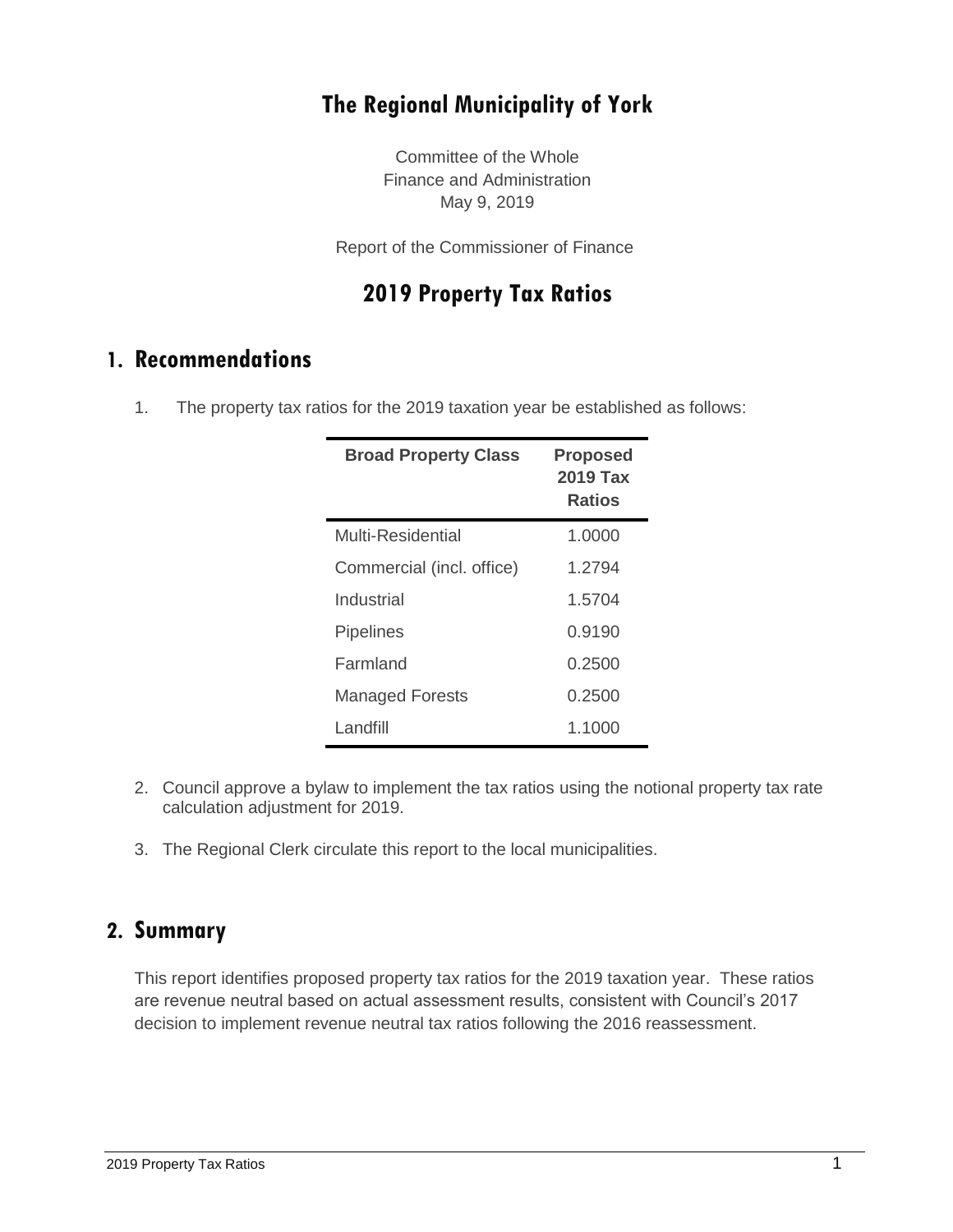# **3. Background**

### **Tax ratios influence the share of taxation paid by each class of property**

Tax ratios influence the relative share of taxation that is borne by each property class. The tax rate for a given property class is determined by multiplying the residential tax rate by the tax ratio for the class. For example, if the proposed tax ratios are adopted, the tax rate for a property in the commercial class would be 1.2794 times the residential tax rate per one hundred dollars of assessment.

Table 1 shows the tax ratios that the Region has had in place since 2009.

| Region's Tax Ratios Since 2009 Taxation Year |                       |                       |                       |                       |                                   |                       |                       |                                     |                                |
|----------------------------------------------|-----------------------|-----------------------|-----------------------|-----------------------|-----------------------------------|-----------------------|-----------------------|-------------------------------------|--------------------------------|
| <b>Property</b><br>Class*                    | 2009<br><b>Ratios</b> | 2010<br><b>Ratios</b> | 2011<br><b>Ratios</b> | 2012<br><b>Ratios</b> | $2013 -$<br>2016<br><b>Ratios</b> | 2017<br><b>Ratios</b> | 2018<br><b>Ratios</b> | 2019<br><b>Ratios</b><br>(Proposed) | <b>Ranges of</b><br>Fairness** |
| <b>Reassessment</b><br>Year                  | 2008                  |                       |                       | 2012                  |                                   | 2016                  |                       |                                     |                                |
| Residential                                  | 1.0000                | 1.0000                | 1.0000                | 1.0000                | 1.0000                            | 1.0000                | 1.0000                | 1.0000                              | 1.0000                         |
| Multi-<br>Residential                        | 1.0000                | 1.0000                | 1.0000                | 1.0000                | 1.0000                            | 1.0000                | 1.0000                | 1.0000                              | 1.0 to 1.1                     |
| Commercial<br>(incl. office)                 | 1.2070                | 1.1800                | 1.1431                | 1.1172                | 1.1172                            | 1.1813                | 1.2323                | 1.2794                              | 0.6 to 1.1                     |
| Industrial                                   | 1.3737                | 1.3575                | 1.3305                | 1.3124                | 1.3124                            | 1.4169                | 1.4973                | 1.5704                              | 0.6 to 1.1                     |
| Pipelines                                    | 0.9190                | 0.9190                | 0.9190                | 0.9190                | 0.9190                            | 0.9190                | 0.9190                | 0.9190                              | 0.6 to 0.7                     |
| Farmland                                     | 0.2500                | 0.2500                | 0.2500                | 0.2500                | 0.2500                            | 0.2500                | 0.2500                | 0.2500                              | 0.25                           |
| Managed<br>Forests                           | 0.2500                | 0.2500                | 0.2500                | 0.2500                | 0.2500                            | 0.2500                | 0.2500                | 0.2500                              | 0.25                           |
| Landfill                                     |                       |                       |                       |                       |                                   | 1.1000                | 1.1000                | 1.1000                              | 0.6 to 1.1                     |

**Table 1 Region's Tax Ratios Since 2009 Taxation Year**

\* Note that tax ratios have only been adjusted for the business classes as Council policy has been to maintain tax ratios for multi-residential, farmland, managed forests and pipelines.

\*\* Ranges of fairness are the ranges of tax ratios established by the Province with the aim to ensure equity among the classes, meaning one dollar of assessment value should generate the same amount of tax revenue regardless of class. In addition, the Ranges of Fairness promote a fairness principle, in which the level of taxation on a class is related to the cost of providing services to that class. Business classes typically consume fewer municipal services than residential classes.

#### **Revenue neutral tax ratios were adopted for 2017 to 2020**

The Municipal Property Assessment Corporation (MPAC) is responsible for the assessment of all properties in Ontario. Since the 2009 taxation year, reassessments have taken place every four years, with increases phased in equally over the following four years. For the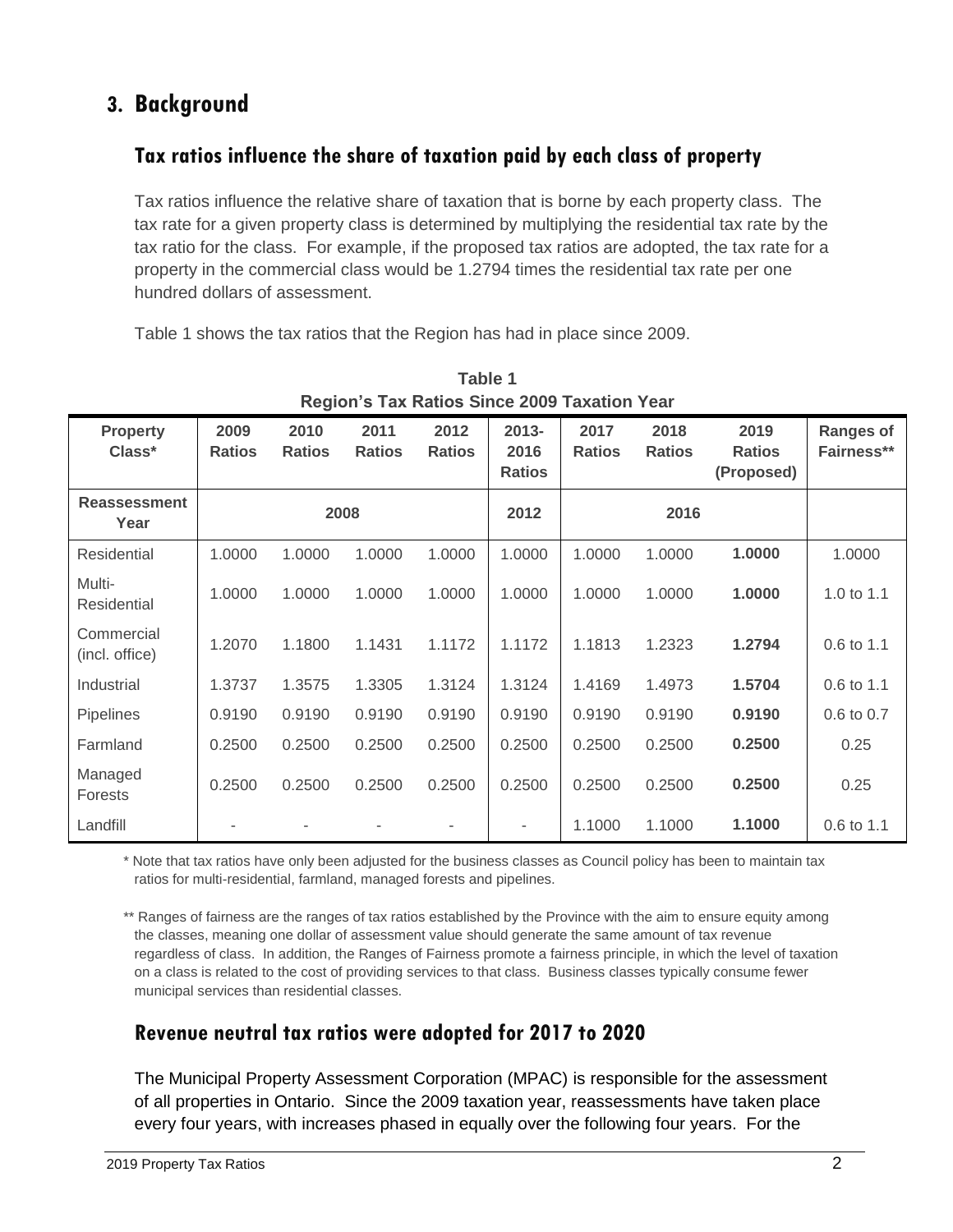2017 to 2020 taxation years, properties have been reassessed to reflect their January 1, 2016 valuation.

In 2017, Council endorsed the use of revenue neutral tax ratios for 2017-2020 taxation years. The effect of revenue neutrality will be to collect the same share of tax revenue from each property class, whether or not the relative assessed value of that class is above or below the average rate of growth.

Since the increase in property values for the residential class resulting from the 2016 reassessment significantly exceeded those in the business classes, "revenue neutrality" will require an increase to the tax ratios for the business classes to achieve the same share of property taxation. The result is that the property taxes for the residential classes will be lower than they would have been if tax ratios had remained at 2016 levels and higher in the commercial and industrial classes.

# **4. Analysis**

# **Council's decision to adopt revenue neutral tax ratios as a result of the 2016 reassessment means that new revenue neutral tax ratios need to be approved annually based on actual assessment outcomes for each year of the phase-in**

As increases to the assessed values are phased in over a four-year period, Council must approve new tax ratios each year to achieve revenue neutrality. These ratios are based on actual assessment outcomes for the year, as the relative share of the total Current Value Assessment (CVA) for each broad property class shifts from year-to-year due to the phase-in of the reassessed values and the addition of new assessment. The 2019 tax ratio outcomes were generated by the Online Property Tax Analysis System ("OPTA") which is an online tool provided by the Government of Ontario.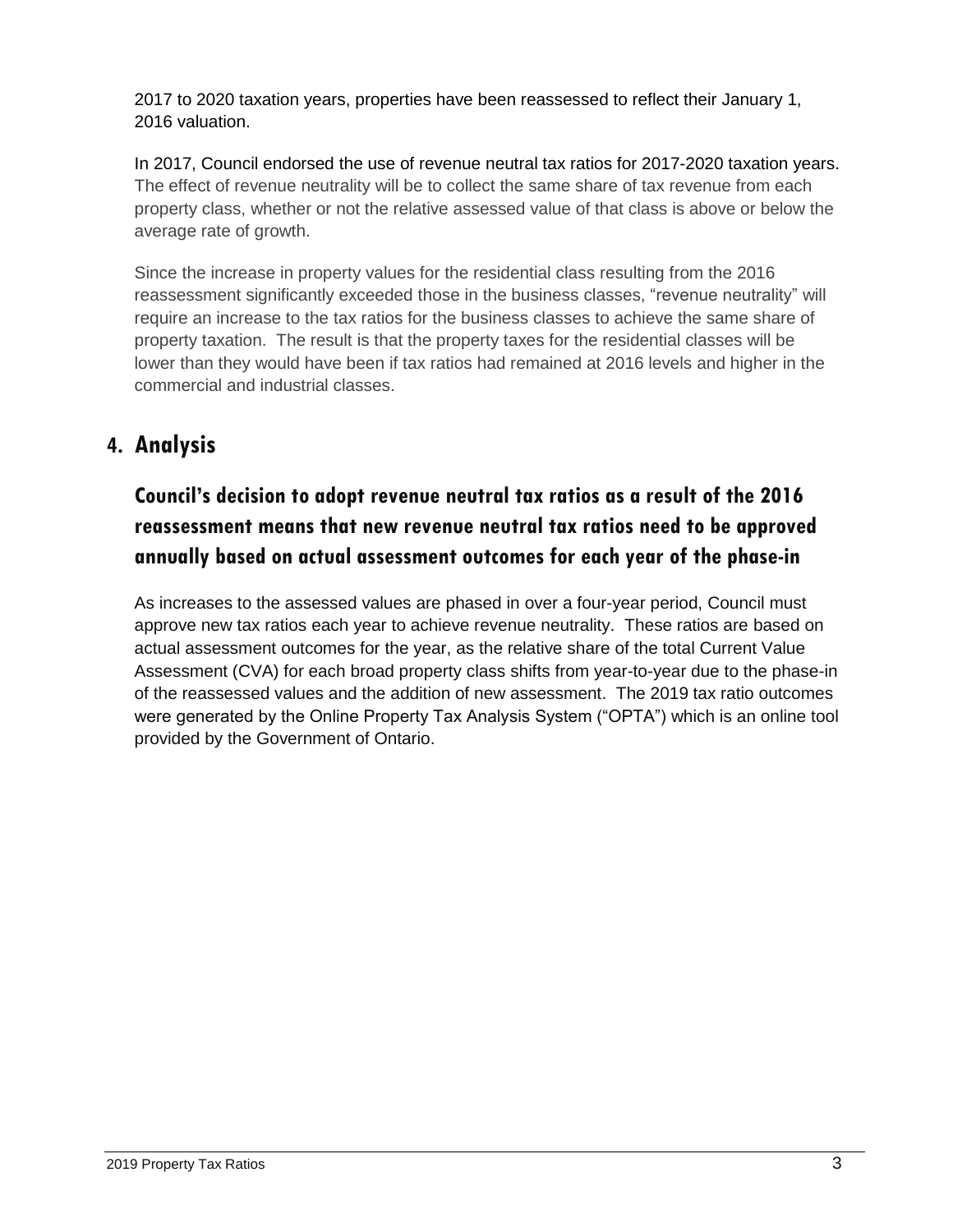# **2019 taxable CVA is 9.9% higher than 2018, of which 7.8% can be attributable to the phasing-in of the 2016 reassessment, and 2.1% to new growth**

| Table 2<br><b>Current Value Assessment Comparison</b> |                                  |                                 |                                  |  |  |
|-------------------------------------------------------|----------------------------------|---------------------------------|----------------------------------|--|--|
| <b>Broad Property Class</b>                           | <b>2018 CVA</b><br>(\$ millions) | <b>2019 CVA</b><br>(\$millions) | $\frac{0}{0}$<br><b>Increase</b> |  |  |
| Residential                                           | 249,613                          | 276,463                         | 10.8                             |  |  |
| Multi-Residential                                     | 2,387                            | 2,658                           | 11.4                             |  |  |
| Commercial (incl. office)                             | 33,946                           | 35,686                          | 5.1                              |  |  |
| Industrial                                            | 7,659                            | 7,999                           | 4.4                              |  |  |
| <b>Pipelines</b>                                      | 350                              | 390                             | 11.4                             |  |  |
| Farmland                                              | 1,631                            | 1,724                           | 5.7                              |  |  |
| <b>Managed Forests</b>                                | 66                               | 71                              | 7.2                              |  |  |
| Total                                                 | 295,652                          | 324,991                         | 9.9%                             |  |  |

Table 2 illustrates the increase in total value assessment between 2018 and 2019.

The 2019 Current Value Assessment is used as the basis to calculate the revenue neutral tax ratios for 2019 (Table 3).

| Table 3<br><b>Revenue Neutral Tax Ratios for 2019</b> |             |                                                          |  |  |
|-------------------------------------------------------|-------------|----------------------------------------------------------|--|--|
|                                                       | 2018 Actual | 2019<br><b>(Online Property)</b><br><b>Tax Analysis)</b> |  |  |
| <b>Residential</b>                                    | 1.0000      | 1.0000                                                   |  |  |
| Multi-Residential                                     | 1.0000      | 1.0000                                                   |  |  |
| Commercial (incl. office)                             | 1.2323      | 1.2794                                                   |  |  |
| Industrial                                            | 1.4973      | 1.5704                                                   |  |  |
| <b>Pipelines</b>                                      | 0.9190      | 0.9190                                                   |  |  |
| Farmland                                              | 0.2500      | 0.2500                                                   |  |  |
| <b>Managed Forests</b>                                | 0.2500      | 0.2500                                                   |  |  |
| Landfill*                                             | 1.1000      | 1.1000                                                   |  |  |

\*Currently, the Region has landfill properties as payment-in-lieu only, and not as a taxable property class.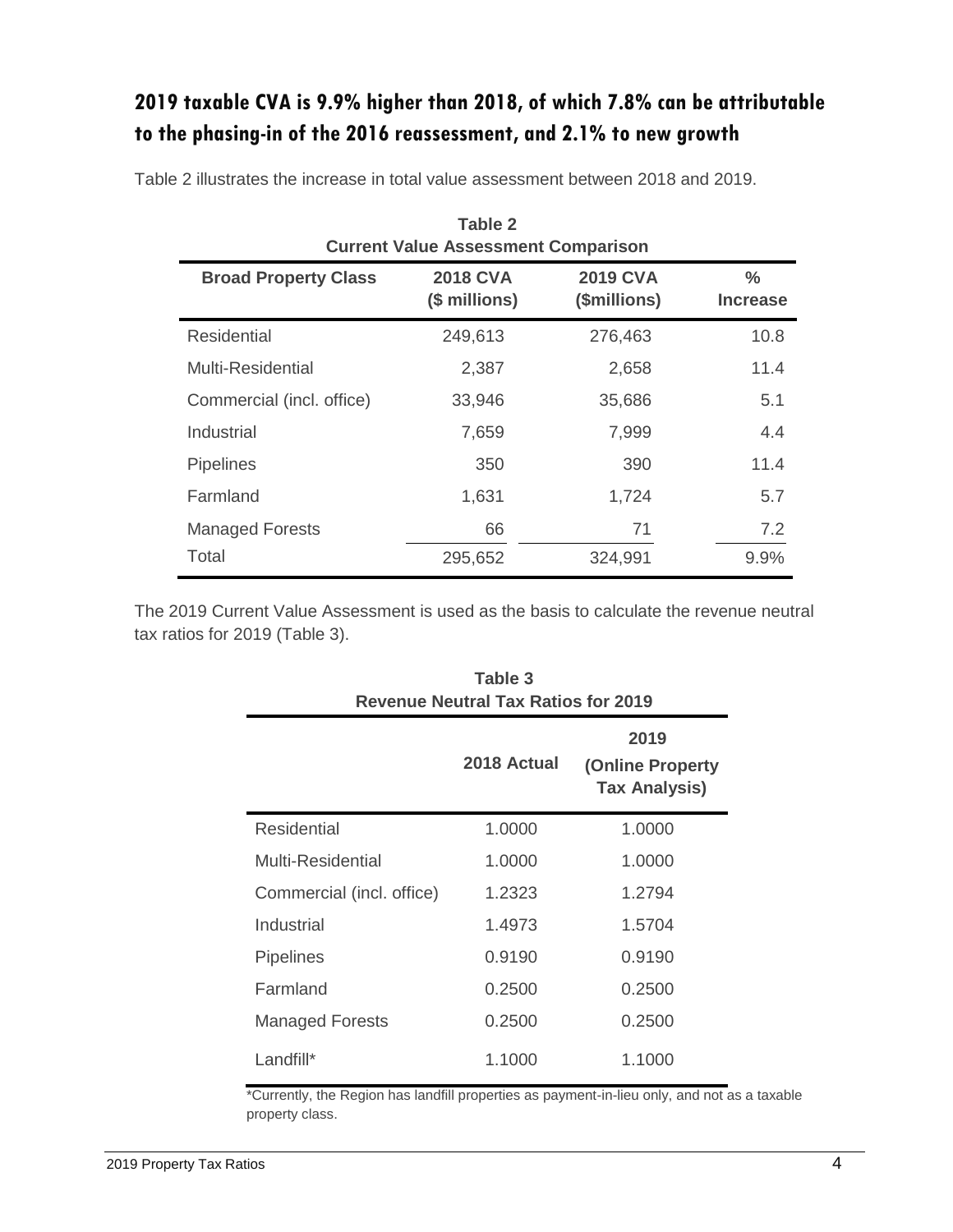### Revenue neutral ratios result in property tax savings for residential property owners

By adopting new revenue neutral ratios in 2019, residential tax payers will save approximately \$6.2 million compared to using the 2018 tax ratios. However, the commercial and industrial classes will pay \$4.6 million and \$1.6 million more respectively.

**Table 4**

| <b>Estimated Tax Shift</b>                                                |                    |                   |                   |              |       |  |  |  |
|---------------------------------------------------------------------------|--------------------|-------------------|-------------------|--------------|-------|--|--|--|
| <b>Impact to Property Tax Classes for 2019</b>                            |                    |                   |                   |              |       |  |  |  |
| <b>Continuation of Revenue Neutral Ratios Compared to 2018 Tax Ratios</b> |                    |                   |                   |              |       |  |  |  |
| (\$000s)                                                                  |                    |                   |                   |              |       |  |  |  |
| <b>Municipality</b>                                                       | <b>Residential</b> | <b>Commercial</b> | <b>Industrial</b> | <b>Other</b> | Total |  |  |  |
| Aurora                                                                    | (318)              | 177               | 50                | (0)          | (91)  |  |  |  |
| <b>East Gwillimbury</b>                                                   | (149)              | 57                | 16                | (2)          | (78)  |  |  |  |
| Georgina                                                                  | (166)              | 52                | 4                 | (1)          | (111) |  |  |  |
| <b>King</b>                                                               | (189)              | 41                | 13                | (4)          | (139) |  |  |  |
| <b>Markham</b>                                                            | (1,824)            | 1,405             | 268               | (3)          | (154) |  |  |  |
| <b>Newmarket</b>                                                          | (358)              | 283               | 75                | (0)          | (1)   |  |  |  |
| <b>Richmond Hill</b>                                                      | (1, 234)           | 597               | 124               | (1)          | (513) |  |  |  |
| Vaughan                                                                   | (1,757)            | 1,898             | 996               | (4)          | 1,133 |  |  |  |
| <b>Whitchurch-Stouffville</b>                                             | (254)              | 94                | 36                | (2)          | (126) |  |  |  |
| <b>PIL</b>                                                                |                    |                   |                   |              | 80    |  |  |  |
| Total                                                                     | (6, 249)           | 4,604             | 1,581             | (18)         |       |  |  |  |

\* Positive figures denote tax expenditures and bracketed figures denote tax savings.

Based on the latest assessment data available, it is estimated that revenue neutrality over four years will result in \$28.3 million in property tax savings for the residential property class by 2020. However, the commercial and industrial classes would pay \$20.8 million and \$7.3 million more respectively. It is estimated that during this period the average single family detached house in the York Region will save \$90.0 as a result of the adoption of revenue neutral ratios. The largest beneficiary will be Markham homeowners who will save approximately \$101.0 on average, followed by Richmond Hill home owners who will save approximately \$97.5.

#### Despite revenue neutrality, Commercial and Industrial tax ratios are still competitive

Despite revenue neutrality, in 2018 the Region had the lowest tax ratio for commercial properties and second lowest in the industrial class among GTA municipalities (Charts 1 and 2).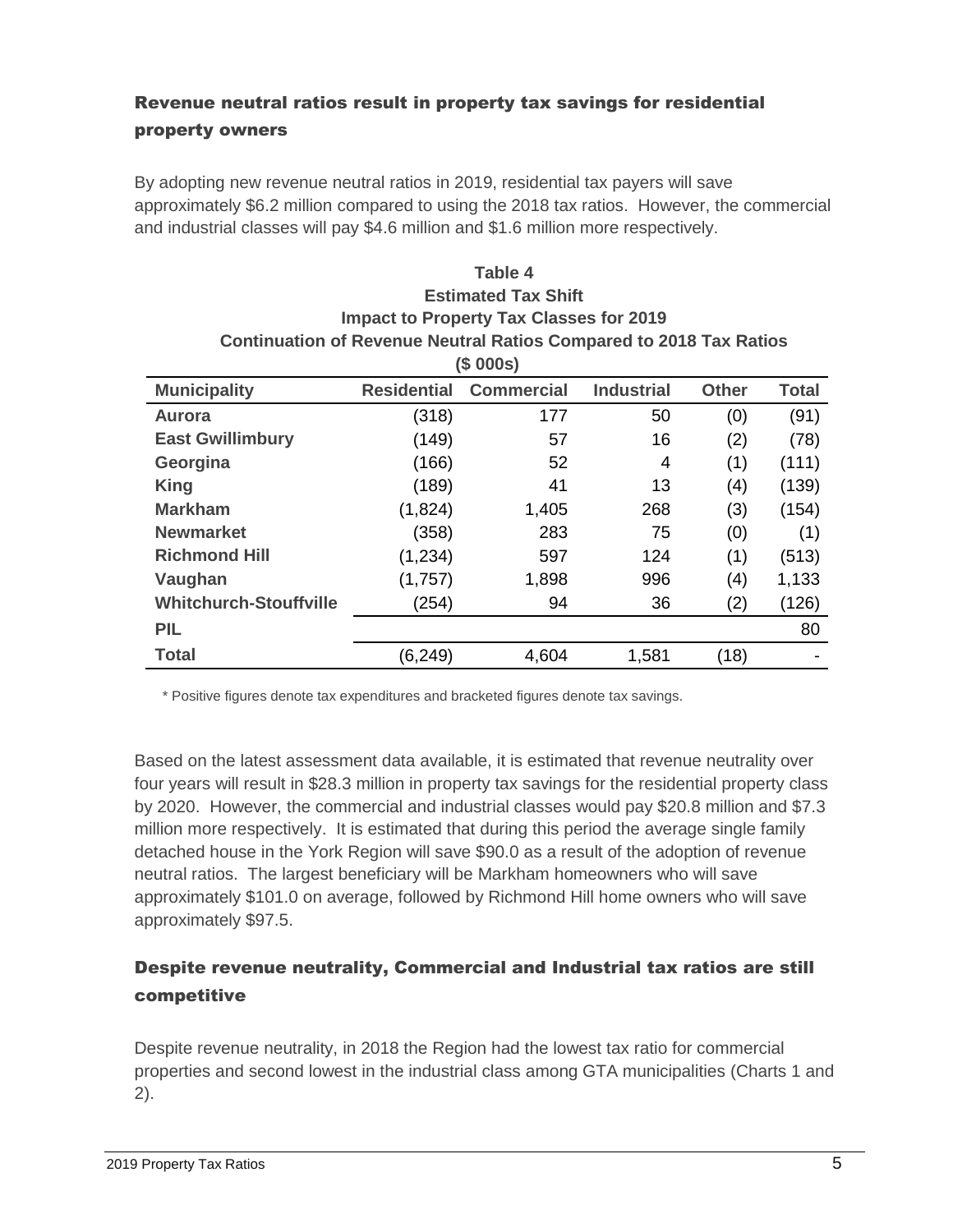



**2018 Commercial Tax Ratios for GTA Municipalities**





#### **2018 Industrial Tax Ratios for GTA Municipalities**

### Council approval is required for municipalities to adopt the notional tax rate calculation adjustment

The notional tax rate calculation is an input for determining the revenue neutral tax ratios. Notional tax rates are the tax rates that would raise the same amount of property taxes as the previous year while using the updated assessment roll information for the current year. As the total assessment value increases each year due to assessment value phase-in, the notional tax rate declines to keep revenues at the previous year's level. While the notional tax rate has no impact on the respective tax rates, it is used to explain changes in the tax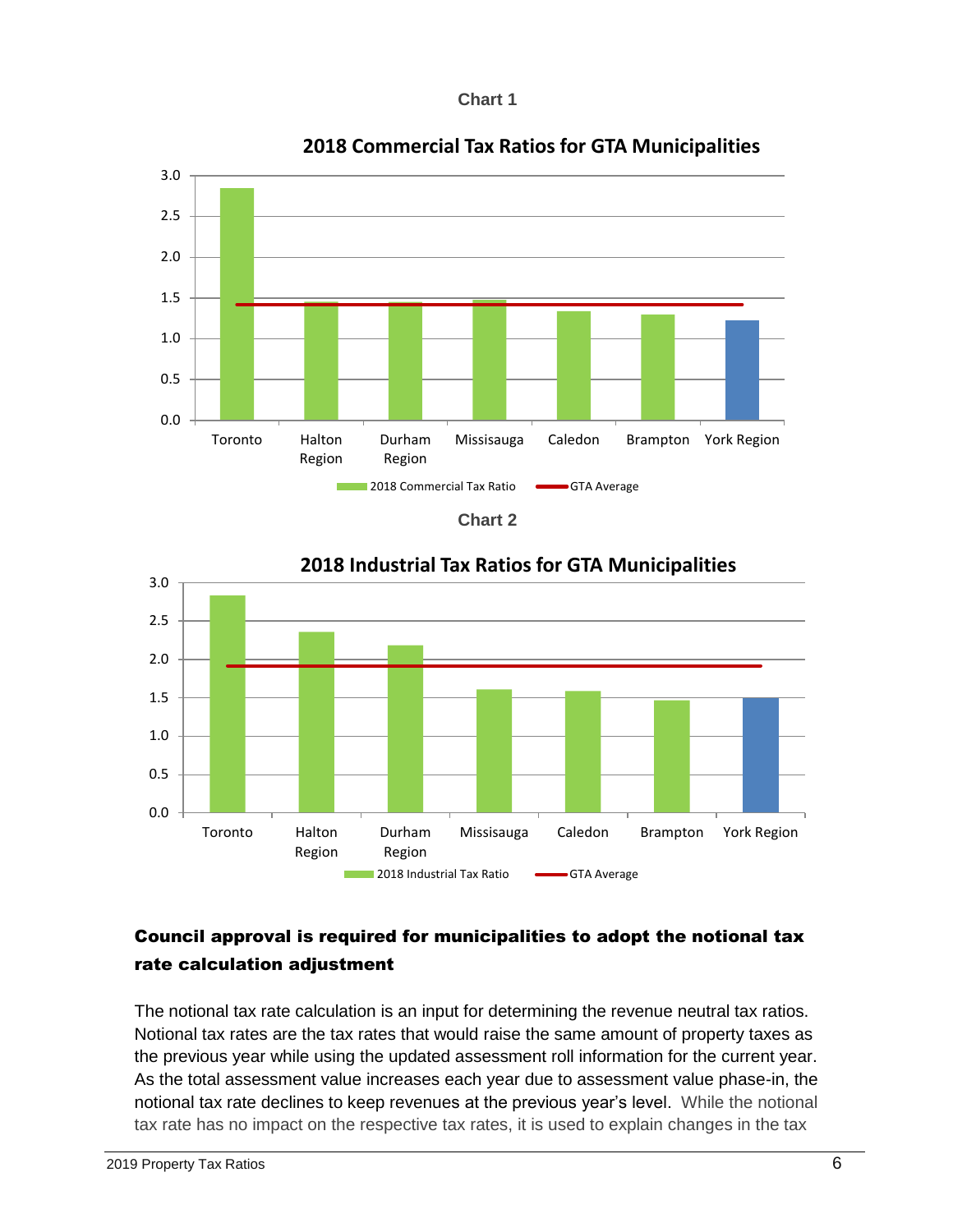levies year over year. The notional tax rate is not used to establish the property tax rates that are used to raise the Council-approved operating budget.

In 2016, the province introduced an option for municipalities to adjust the notional tax rate calculation. This option allows municipalities to remove in-year assessment losses due to factual errors and methodological changes when calculating notional tax rates. In calculating the 2019 property tax ratios, staff utilized the notional tax rate adjustment as it provides a more accurate illustration of the impact of assessment growth.

#### Adopting the provincial methodology for calculating notional tax rates does not materially affect revenue neutral tax ratios

The notional rate calculation adjustment has only immaterial impact on revenue neutral tax ratios. Where this adjustment impacts the final bills would be the overall levy change and disclosure notices, since the overall levy change is calculated by comparing the notional rates as a base rate to the adopted tax rates.

The notional tax rate adjustment option was adopted in 2017 and 2018 and is reflected in the proposed 2019 revenue neutral tax ratios.

### **5. Financial**

The adoption of tax ratios enables the Region to set the tax rates to raise the amount of revenue that Council approves through the annual budget process.

### **6. Local Impact**

#### Revenue neutral ratios do not eliminate tax shifts between municipalities

While revenue neutrality mitigates the change in the relative tax burden in a property class, it does not eliminate tax shifts amongst municipalities.